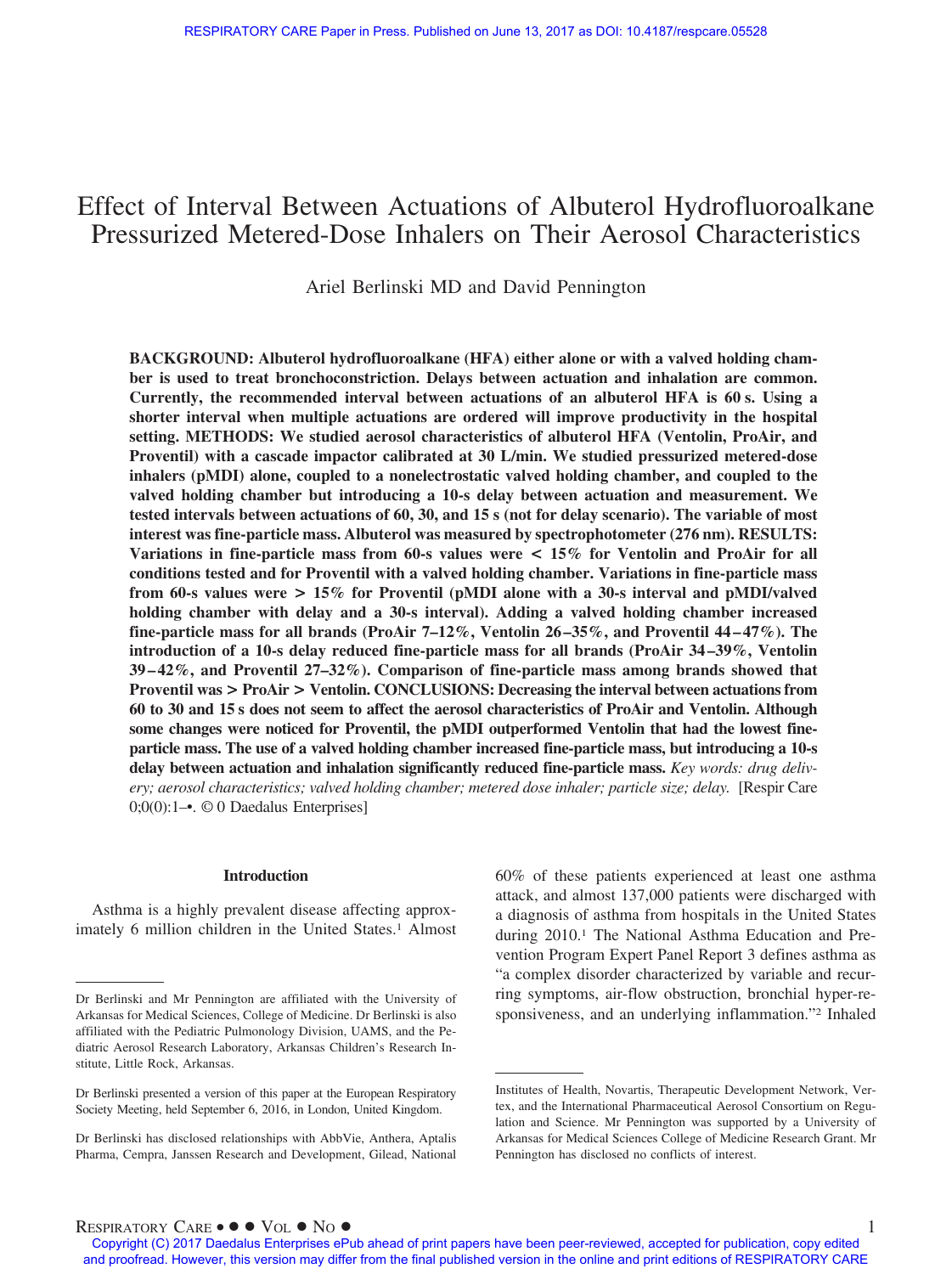bronchodilators are used for management of acute episodes of bronchoconstriction.2

Several studies have found that aerosol delivery via pressurized metered-dose inhalers (pMDI) and via pMDI with a valved holding chamber are as efficacious as nebulized albuterol for the treatment of asthma exacerbations in adults and children, respectively.3 Length of treatment of a nebulized bronchodilator is typically around 10 –15 min but is actually 5–10 min longer when preparation and cleaning are taken into account. Manufacturers of albuterol in the United States recommend a 1-min interval between actuations.4-6 Therefore, if large number of actuations of albuterol pMDI are prescribed, the length of treatment might become similar to that of a nebulizer treatment. Being able to administer albuterol pMDI with a shorter interval between actuations would allow greater productivity in the hospital setting. Previously, Hautmann et al<sup>7</sup> reported that the fine-particle mass increased from pMDI, and pMDI with a valved holding chamber increased when the interval between actuations increased from 15 to 120 s. However, they provided limited data on the characterization of the aerosols. Clark et al<sup>8</sup> reported that a delay between actuation and inhalation resulted in a decrease in lung bioavailability of albuterol pMDI delivered with a valved holding chamber. Delays between actuation and inhalation are common during real-life administration of pMDI with a valved holding chamber. Therefore, it is clinically relevant to investigate the effect of the delay on the aerosol characteristics of albuterol pMDI. Several authors have reported differences in the aerosol characteristics of different brands; therefore, evaluating all available brands is also relevant.7,9

In this study, we compared the aerosol characteristics of 3 different brands of albuterol hydrofluoroalkane (HFA) pMDI alone, with a valved holding chamber, and with a valved holding chamber introducing a 10-s delay between actuation and inhalation. We hypothesized that (1) there would be differences in the characteristics of the aerosol generated by each brand of inhaler actuated at different time intervals, (2) the use of a valved holding chamber would eliminate those differences, and (3) the introduction of a 10-s delay between actuation and measurement could change aerosol characteristics.

# **QUICK LOOK**

## **Current knowledge**

Currently, the recommended interval between actuations of an albuterol hydrofluoroalkane is 60 s. Using a shorter interval when multiple actuations are ordered will improve productivity in the hospital setting.

## **What this paper contributes to our knowledge**

Intervals between actuations of albuterol hydrofluoroalkane of 30 or 15 s produced an aerosol with similar characteristics to the one with a 60-s interval. The addition of a valved holding chamber increased the fineparticle mass. Conversely, a delay between actuation of pressurized metered-dose inhaler/valved holding chamber and testing resulted in a significant decrease in fine-particle mass.

# **Methods**

The experiments were performed at the Pediatric Aerosol Research Laboratory at Arkansas Children's Research Institute in Little Rock, Arkansas. The study comprised 3 parts. Particle size distribution was determined forthe pMDI alone (part A), pMDI with a valved holding chamber (part B), and pMDI with a valved holding chamber and a 10-s delay between actuation and measurement (part C).

## **The pMDI and the Valved Holding Chamber**

We tested 4 new units of albuterol HFA of 3 different brands. ProAir HFA (Teva Specialty Pharmaceuticals, Horsham, Pennsylvania) and Ventolin HFA (GlaxoSmith-Kline, Philadelphia, Pennsylvania) have incorporated counters to monitor the remaining number of actuations. Proventil HFA (3M Health Care, Loughborough, United Kingdom) was also tested. Since the latter did not have a counter, the number of actuations was recorded in the laboratory notebook. Four new, nonelectrostatic valved holding chambers (AeroChamber Plus Flow-Vu, Monaghan Medical, Plattsburgh, New York) with mouthpiece were used for parts B and C of the study.

## **Study Design**

Four pMDIs of each brand were tested for the scenarios. During part A, pMDIs were tested without a valved holding chamber, and 3 different timing intervals between actuations were studied (15, 30, and 60 s). During part B, pMDIs were tested with a valved holding chamber and the same time intervals between actuations used in part A. Part

Correspondence: Ariel Berlinski MD, Pediatric Pulmonology Division, University of Arkansas for Medical Sciences, College of Medicine, 1 Children's Way, Slot 512-17, Little Rock, AR 72202. E-mail: BerlinskiAriel@uams.edu.

DOI: 10.4187/respcare.05528

Copyright (C) 2017 Daedalus Enterprises ePub ahead of print papers have been peer-reviewed, accepted for publication, copy edited and proofread. However, this version may differ from the final published version in the online and print editions of RESPIRATORY CARE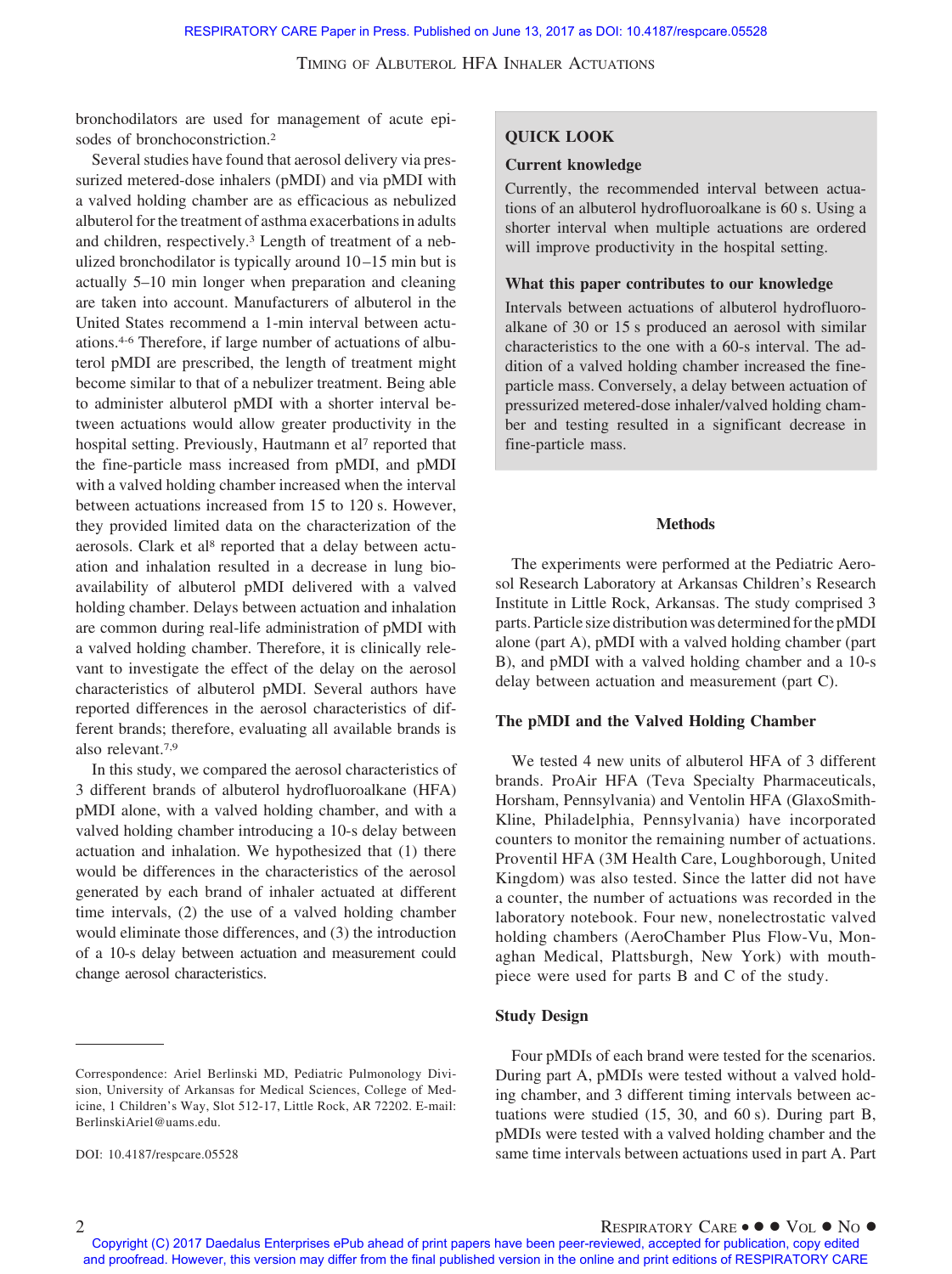

Fig. 1. Investigational setup used to measure particle size of albuterol hydrofluroalkane.

C was similar to part B, except that a 10-s delay between actuation and connection of the valved holding chamber to the cascade impactor was introduced. Also during part C, the only timing intervals between actuations that were tested were 30 and 60 s.

# **Procedure**

A Next Generation Impactor (model 170 NGI, MSP Corporation, Shoreview, Minnesota) assembled with internal and external filters was used.10 At the beginning of each procedure, the temperature (median 23°C [95% CI 23–23.5°C]) and humidity (47% [95% CI 44–47%]) were documented, and the impactor was calibrated to 30 L/min using a mass flow meter (Mass Flowmeter 4043, TSI, Shoreview, Minnesota). A silicon adapter was used to connect the throat of the NGI to either the pMDI or the valved holding chamber. Each pMDI was primed with 4 actuations at the beginning of each testing day. During part A, the impactor was powered on, and the pMDI was shaken for 5 s and then connected to the adapter and actuated once, with 3 s elapsing between the last shake and the actuation. The pMDI was removed after 5 s. The procedure was repeated 9 more times for a total of 10 actuations. The canisters were weighed at the beginning and at the end of the 10 actuations for quality control. Interval periods between actuations of 15, 30, and 60 s were tested. During part B, the pMDI was placed in the posterior opening of the valved holding chamber and shaken for 5 s. The system was then connected to the impactor with 3 s elapsing between the last shake and the actuation (Fig. 1). The pMDI/valved holding chamber was removed after 5 s. The procedure was repeated 9 more times for a total of 10 actuations. The canisters were weighed at the beginning and at the end of the 10 actuations for quality control. Interval periods between actuations of 15, 30, and 60 s were tested. During part C, the pMDI connected to the valved holding chamber was shaken for 5 s and actuated once, with 3 s elapsing from the last shake and the actuation. A 10-s interval was introduced between actuation of the pMDI and connection to the impactor. The pMDI/valved holding chamber was removed after 5 s. The procedure was repeated 9 more times for a total of 10 actuations. The canisters were weighed at the beginning and at the end of the 10 actuations for quality control. Interval periods between actuations of  $30-60$  s were tested. The median (99% CI) pooled differences in canister weight were 1.020 g (1.009–1.024 g), 0.453 g  $(0.447-0.458 \text{ g})$ , and 0.400 g  $(0.374-0.412 \text{ g})$  for Ventolin, ProAir, and Proventil, respectively.

The impactor was disassembled at the end of 10 actuations, and the throat, cups, and filters were eluded with 10 mL of double-distilled water. Valved holding chambers were cleaned after each series of 10 runs, and they were tested for the presence of albuterol before the following test. The plastic actuator of the pMDI was also flushed with double-distilled water and dried with compressed air. All washings were tested for albuterol concentration using spectrophotometry (Biomate 3 UV-visible spectrophotometer, Thermo Fisher Scientific, Waltham, Massachusetts) at 276 nm.

Mass median aerodynamic diameter (MMAD), geometric standard deviation (GSD), and percentage of drug mass associated with particles  $\leq 5 \mu$ m and between 1 and 3  $\mu$ m were calculated using CITDAS 3.1 software (Copley Scientific, Nottingham, United Kingdom). Fine-particle mass was calculated as the amount of drug captured in stages 4 –7 of the impactor.7 Variation was calculated as follows: (variable at 30 or 15 s – variable at 60 s)/variable at 60 s  $\times$ 100. Variations in FPM, percentage  $\leq$  5  $\mu$ m, and percentage 1–3  $\mu$ m of  $\leq 15\%$  were considered acceptable.<sup>11</sup>

### **Statistical Analysis**

Comparisons between variables obtained with the same pMDI/valved holding chamber and pMDI/valved holding chamber with 10-s delay were done with a paired *t* test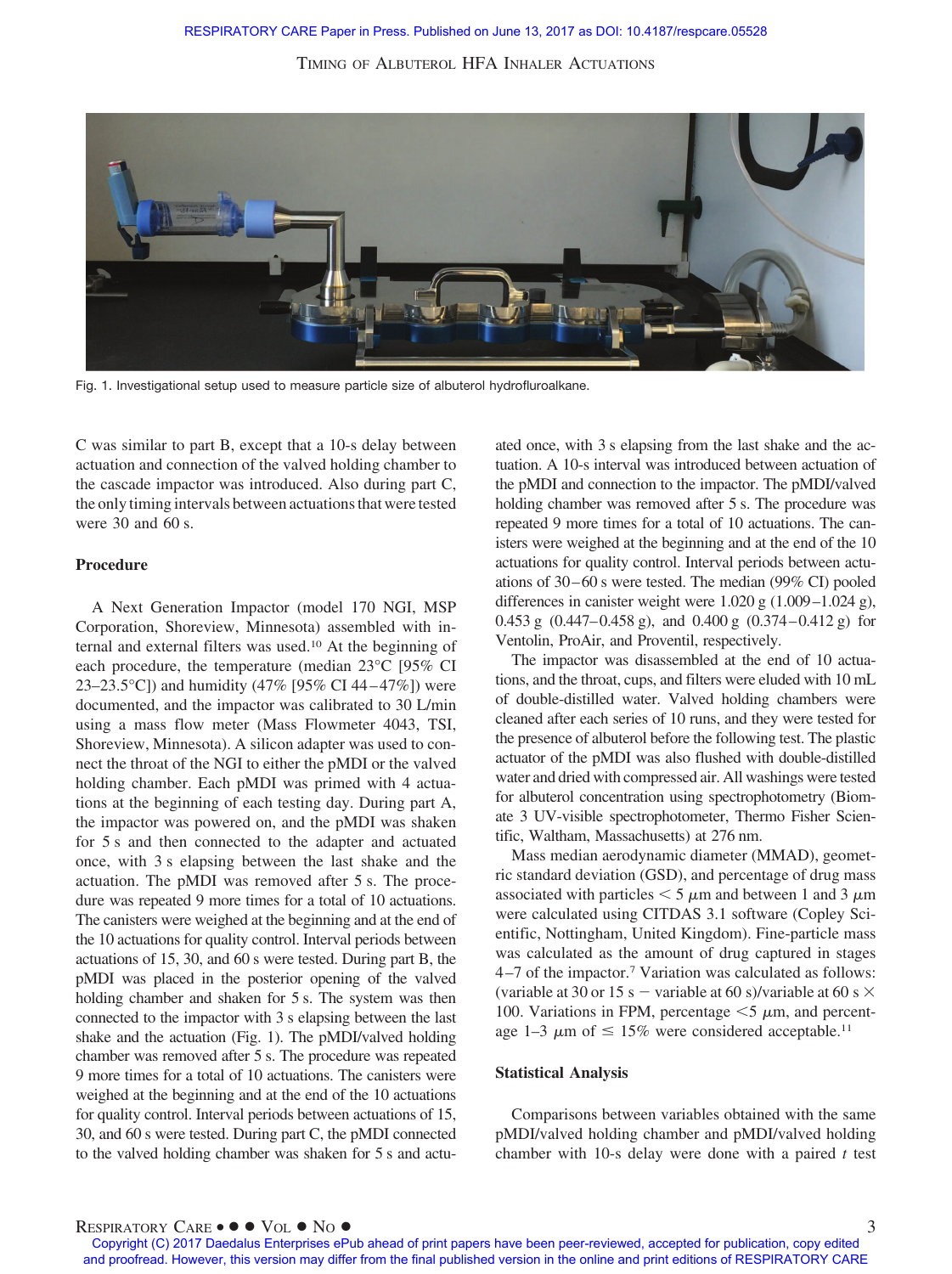| Dose                                                 | MMAD $(\mu m)$   | <b>GSD</b>       | $< 5 \mu m$ (%)  | $1 - 3 \mu m$ (%) | FPM $(\mu g)$   |
|------------------------------------------------------|------------------|------------------|------------------|-------------------|-----------------|
| Ventolin, 60 s                                       | $2.34 \pm 0.06$  | $1.49 \pm 0.01$  | $44 \pm 1.6$     | $32.2 \pm 1$      | $299 \pm 16$    |
| Ventolin, 30 s                                       | $2.29 \pm 0.08$  | $1.54 \pm 0.06$  | $45.4 \pm 2.1$   | $31.5 \pm 2.2$    | $300 \pm 18$    |
| Ventolin, 15 s                                       | $2.29 \pm 0.09$  | $1.61 \pm 0.04*$ | $43.6 \pm 2$     | $29.7 \pm 1.4$    | $290 \pm 11$    |
| Pro $Air, 60 s$                                      | $2.12 \pm 0.03$  | $1.41 \pm 0.01$  | $69.7 \pm 0.2$   | $53 \pm 0.7$      | $544 \pm 18$    |
| Pro $Air$ , 30 s                                     | $2.25 \pm 0.01*$ | $1.44 \pm 0.02*$ | $65.3 \pm 1.7$   | $47.2 \pm 1.2$ †  | $508 \pm 9$ †   |
| ProAir, 15 s                                         | $2.29 \pm 0.01*$ | $1.40 \pm 0.01$  | $66.2 \pm 1.8$ † | $50.1 \pm 2^+$    | $493 \pm 15$ †  |
| Proventil, 60 s                                      | $2.16 \pm 0.06$  | $1.43 \pm 0.07$  | $68.2 \pm 4.1$   | $51.5 \pm 0.6$    | $413 \pm 19$    |
| Proventil, 30 s                                      | $2.20 \pm 0.04$  | $1.45 \pm 0.06$  | $56.6 \pm 2.7**$ | $46.1 \pm 1.8$ †  | $350 \pm 16$ *† |
| Proventil, 15 s                                      | $2.16 \pm 0.02$  | $1.56 \pm 0.06$  | $57.7 \pm 2.9**$ | $39.1 \pm 2.2**$  | $424 \pm 33$    |
| Results are mean $\pm$ SD.                           |                  |                  |                  |                   |                 |
| * Different from 60-s interval ( $P < .05$ ).        |                  |                  |                  |                   |                 |
| $\dagger$ Variations from 60-s values are $> 15\%$ . |                  |                  |                  |                   |                 |

Table 1. Aerosol Characteristics of Pressurized Metered-Dose Inhaler Alone Actuated at Different Interval Periods\*

 $MMAD$  = mass median aerodynamic diameter

 $GSD =$  geometric standard deviation

 $FPM = fine-particle$  mass

with unequal variance. Comparisons among variables obtained with the same pMDI brand at difference time intervals and scenarios were done with analysis of variance for repeated measures followed by a Dunnett test when necessary. Comparison of fine-particle mass among brands at each scenario was done with analysis of variance for repeated measures followed by the Tukey test when necessary. A  $P$  value of  $\leq .05$  was considered statistically significant. A statistical software package was used for all of the calculations (Kaleidagraph 4.53, Synergy Software, Reading, Pennsylvania).

## **Results**

#### **pMDI Alone**

There were no significant differences in MMAD among the 3 time intervals for Ventolin  $(P = .32)$  and Proventil  $(P = .26)$  (Table 1). However, MMAD for ProAir was larger with 30-s ( $P < .001$ ) and 15-s ( $P < .001$ ) intervals when compared with 60-s intervals. The differences between the smallest and largest MMAD were 0.23, 0.21, and 0.14  $\mu$ m for Ventolin, ProAir, and Proventil, respectively. The differences do not appear to be clinically relevant.

There were no significant differences in GSD among the 3 time intervals for Proventil  $(P = .11)$ . However, GSD for ProAir with 15 s was similar to the 60-s interval  $(P = .057)$ , and the 30-s was larger than the 60-s interval  $(P = .005)$ . In addition, GSD for Ventolin for 30 s was similar to the 60-s interval  $(P = .30)$ , and the 15-s was larger than the 60-s interval ( $P = .02$ ). The differences between the smallest and largest GSD were 0.18, 0.07, and 0.24 for Ventolin, ProAir, and Proventil, respectively. All aerosols were heterodisperse, and the differences do not appear to be clinically relevant.

There were no significant differences in percentage  $\leq 5 \,\mu m$ among the 3 time intervals for Ventolin ( $P = .46$ ). However, the percentage  $\leq 5 \mu m$  for ProAir was larger at a 60-s interval than at 30 and 15 s ( $P = .004$  and  $P = .01$ , respectively). Similar behavior was noted for Proventil  $(P = .01$  and  $P = .02$  for 30 and 15 s, respectively). Variations from 60-s values were  $\leq 15\%$  for Ventolin and ProAir but  $> 15\%$  for Proventil.

There were no significant differences in percentage 1–3  $\mu$ m among the 3 time intervals for Ventolin ( $P = .12$ ). However, for ProAir  $(P < .001$  and  $P = .006$ ) and Proventil ( $P = 0.02$  and  $P < 0.001$ ), the 60-s interval had a larger percentage  $1-3 \mu m$  than 30- and 15-s intervals, respectively. Variations from 60-s values were  $\leq 15\%$  for Ventolin and ProAir, but  $> 15\%$  for Proventil at the 15-s interval.

There were no significant differences in fine-particle mass among the different actuation intervals for Ventolin  $(P = .71)$  (Fig. 2). ProAir showed a decrease in fineparticle mass with a decrease in actuation intervals  $(P = .031$  and  $P = .01$  for 30- and 15-s intervals, respectively). Proventil showed a decrease in fine-particle mass for the 30-s, but not for the 15-s, interval  $(P = .02$  and  $P = .80$ , respectively). Variations from 60-s values were - 15% for Ventolin, Proventil, and ProAir, except for Proventil at the 30-s interval. Comparison of fine-particle mass among brands showed that Proventil was  $>$  ProAir  $>$  Ventolin at all tested intervals ( $P \leq .004$ ).

#### **pMDI With Valved Holding Chamber**

There were no significant differences in MMAD among the 3 time intervals for Ventolin, ProAir, and Proventil  $(P = .64, P = .99, P = .26$ , respectively) (Table 2). The differences between the smallest and largest MMAD were

Copyright (C) 2017 Daedalus Enterprises ePub ahead of print papers have been peer-reviewed, accepted for publication, copy edited and proofread. However, this version may differ from the final published version in the online and print editions of RESPIRATORY CARE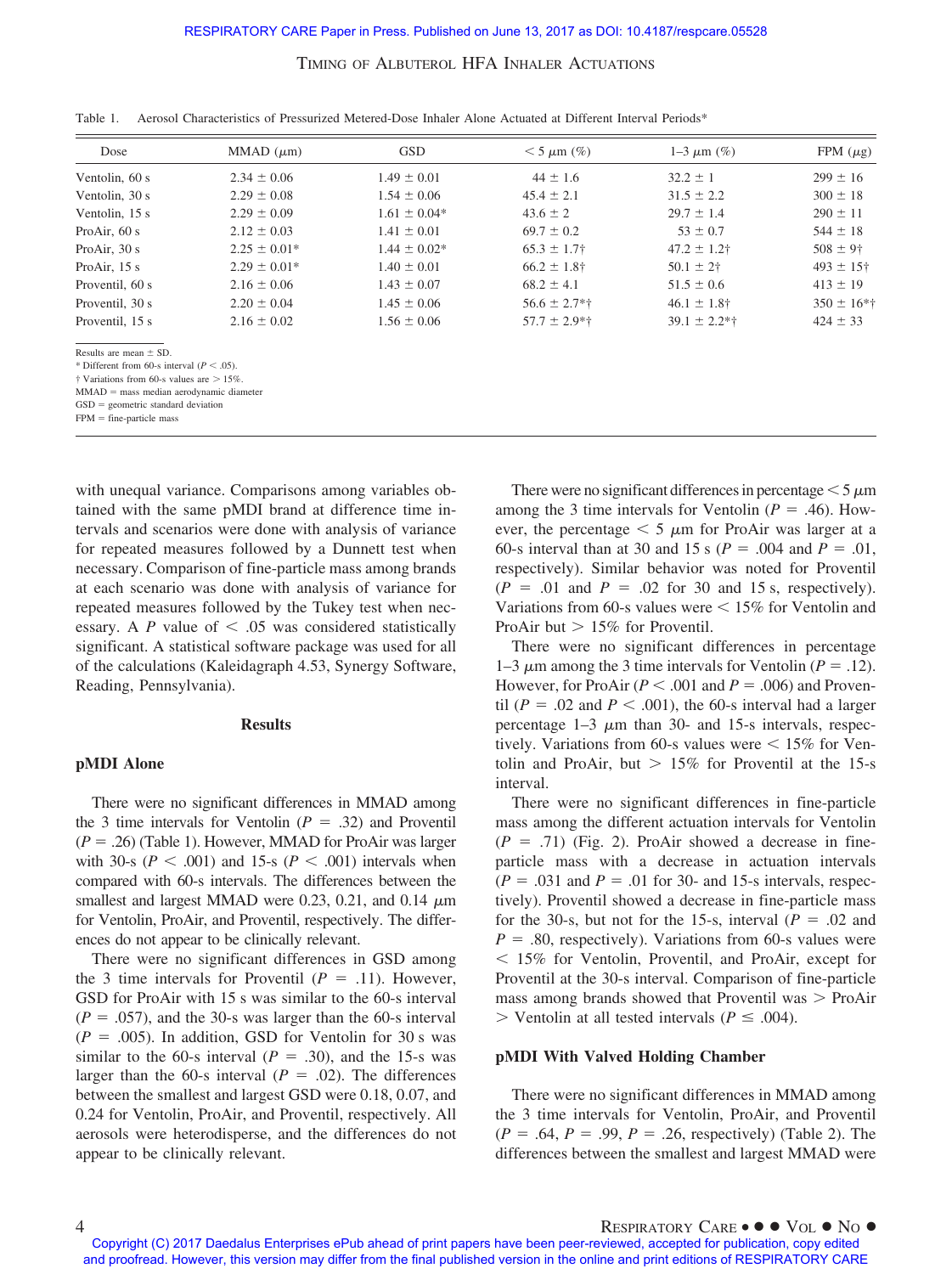$0.20, 0.25,$  and  $0.26 \mu m$  for Ventolin, ProAir, and Proventil, respectively. The differences do not appear to be clinically relevant.

There were no significant differences in GSD among the 3 time intervals for ProAir  $(P = .35)$  and Proventil  $(P = .23)$ . The GSD for Ventolin with the 15-s interval was similar to the 60-s interval  $(P = .95)$  but larger for the 30-s interval  $(P = .02)$ . The differences between the smallest and largest GSD were 0.16, 0.08, and 0.22 for Ventolin, ProAir, and Proventil, respectively. All aerosols were



Fig. 2. Fine-particle mass (FPM) of albuterol hydrofluroalkane pressurized metered-dose inhaler (pMDI) alone. Bars show means, and error bars represent SD. *P* values are fine-particle mass difference from a 60-s interval.  $*$  Variation from 60 s is  $>$  15%.

heterodisperse, and the differences do not appear to be clinically relevant.

There were no significant differences in percentage  $<$  5  $\mu$ m among the 3 time intervals for ProAir (*P* = .16) and Proventil ( $P = .64$ ). However, the percentage  $\lt 5 \mu m$ for Ventolin was similar for 60- and 30-s intervals ( $P = .58$ ) but was larger for the 15- than for the 60-s interval ( $P = .02$ ). Variations from 60-s values were  $\leq 15\%$  for all brands.

There were no significant differences in percentage 1–3  $\mu$ m among the 3 time intervals for Ventolin ( $P = .09$ ), ProAir  $(P = .29)$  and Proventil  $(P = .44)$ . Variations from 60-s values were  $\leq 15\%$  for all brands.

There were no significant differences in fine-particle mass among the different actuation intervals for Ventolin  $(P = .15)$  and ProAir  $(P = .059)$  (Fig. 3). Proventil showed a decrease in fine-particle mass for the 30-s, but not for the 15-s, interval ( $P = .02$  and  $P = .99$ , respectively). Variations from 60-s values were  $\leq 15\%$  for all brands. Comparison of fine-particle mass among brands showed that Proventil = ProAir  $(P = .50)$  > Ventolin at 60-s intervals  $(P < .001)$ . The addition of the valved holding chamber resulted in a modest increase in fine-particle mass for ProAir (7–12%) and in a significant increase for Ventolin  $(26 - 35\%)$  and Proventil  $(44 - 47\%)$ . Comparison of fineparticle mass among brands showed that Proventil was > ProAir > Ventolin at 30- and 15-s intervals ( $P \leq .02$ ).

#### **pMDI With Valved Holding Chamber and Delay**

There were no significant differences in MMAD between the 2 time intervals for Ventolin  $(P = .90)$ , and ProAir  $(P = .07)$  (Table 3). However, MMAD for Proventil was larger for the 30-s interval  $(P = .02)$ . The differences between the smallest and largest MMAD were 0.18, 0.20, and 0.16  $\mu$ m for Ventolin, ProAir, and Proventil,

Table 2. Aerosol Characteristics of Pressurized Metered-Dose Inhaler Coupled to a Valved Holding Chamber Actuated at Different Interval Periods

| Dose                                                                                       | MMAD $(\mu m)$  | <b>GSD</b>       | $< 5 \mu m$ (%) | $1 - 3 \mu m$ (%) | FPM $(\mu g)$ |
|--------------------------------------------------------------------------------------------|-----------------|------------------|-----------------|-------------------|---------------|
| Ventolin, 60 s                                                                             | $2.17 \pm 0.06$ | $1.45 \pm 0.01$  | $94.2 \pm 1.8$  | $70.8 \pm 2.7$    | $403 \pm 23$  |
| Ventolin, 30 s                                                                             | $2.10 \pm 0.06$ | $1.54 \pm 0.05*$ | $95.2 \pm 2.7$  | $65.5 \pm 6.5$    | $394 \pm 24$  |
| Ventolin, 15 s                                                                             | $2.12 \pm 0.12$ | $1.46 \pm 0.04$  | $97.7 \pm 0.1*$ | $70.9 \pm 5.5$    | $366 \pm 21$  |
| Pro $Air, 60 s$                                                                            | $2.29 \pm 0.10$ | $1.40 \pm 0.02$  | $99.7 \pm 0.1$  | $72.9 \pm 0$      | $581 \pm 30$  |
| Pro $Air$ , 30 s                                                                           | $2.29 \pm 0.04$ | $1.41 \pm 0.01$  | $99.1 \pm 0.4$  | $70.6 \pm 1.5$    | $567 \pm 21$  |
| Pro $Air$ , 15 s                                                                           | $2.29 \pm 0.08$ | $1.43 \pm 0.03$  | $99.3 \pm 0.5$  | $69.3 \pm 2.3$    | $528 \pm 19$  |
| Proventil, 60 s                                                                            | $2.21 \pm 0.11$ | $1.42 \pm 0.08$  | $99.7 \pm 0.1$  | $75 \pm 4.2$      | $606 \pm 37$  |
| Proventil, 30 s                                                                            | $2.29 \pm 0.03$ | $1.35 \pm 0$     | $99.5 \pm 0.3$  | $77.1 \pm 0.5$    | $515 \pm 21*$ |
| Proventil, 15 s                                                                            | $2.30 \pm 0.01$ | $1.39 \pm 0.03$  | $99.6 \pm 0.3$  | $75.2 \pm 0.6$    | $609 \pm 39$  |
| Results are mean $\pm$ SD.                                                                 |                 |                  |                 |                   |               |
| * Different from 60-s interval ( $P < .05$ ).<br>$MMAD$ = mass median aerodynamic diameter |                 |                  |                 |                   |               |

 $GSD =$  geometric standard deviation

 $FPM = fine-particle mass$ 

# RESPIRATORY CARE •  $\bullet \bullet$  Vol  $\bullet$  No  $\bullet$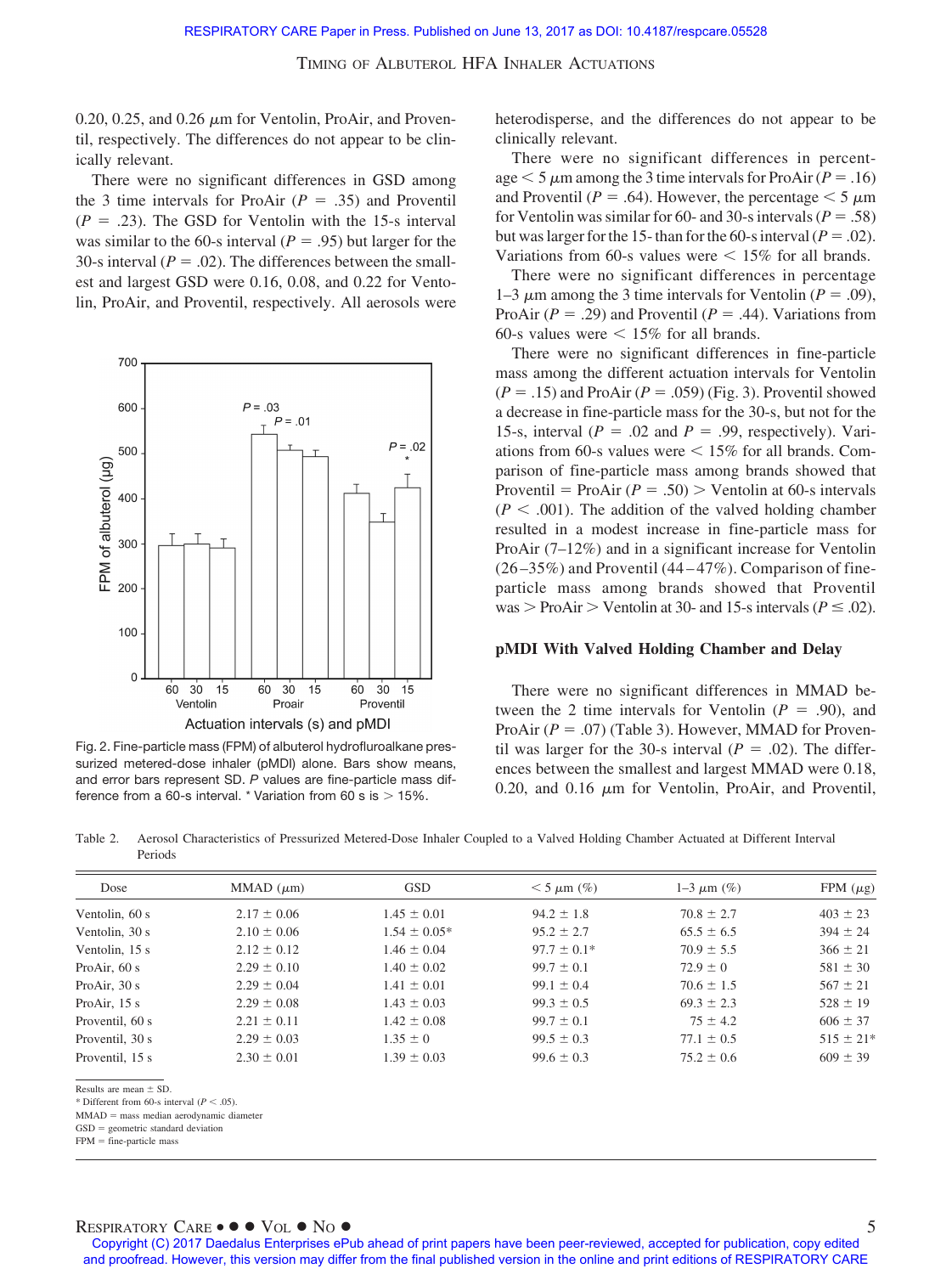respectively. The differences do not appear to be clinically relevant.

There were no significant differences in GSD among the 3 time intervals for ProAir  $(P = .29)$ . Ventolin had a larger GSD with a 30-s interval than with 60 s ( $P = .02$ ), and Proventil showed the opposite effect ( $P = .048$ ). The differences between the smallest and largest GSD were 0.09, 0.10, and 0.19 for Ventolin, ProAir, and Proventil, respectively. All aerosols were heterodisperse, and the differences do not appear to be clinically relevant.

There were no significant differences in percentage  $<$  5  $\mu$ m among the 3 time intervals for ProAir (*P* = .65) and Proventil ( $P = .062$ ). However, the percentage  $\leq 5 \mu m$ 



Fig. 3. Fine-particle mass (FPM) of albuterol hydrofluroalkane pressurized metered-dose inhaler (pMDI) coupled to a valved holding chamber. Bars show means, and error bars represent SD. *P* value is fine-particle mass difference from a 60-s interval.

for Ventolin was larger for a 60-s interval than for a 30-s interval ( $P = .009$ ). Variations from 60-s values were  $\leq 15\%$  for all brands.

There were no significant differences in percentage 1– 3  $\mu$ m among the 3 time intervals for ProAir ( $P = .69$ ) and Proventil ( $P = .063$ ). The percentage 1–3  $\mu$ m for Ventolin was smaller for the 30-s than for the 60-s interval ( $P = .01$ ). Variations from 60-s values were  $\leq 15\%$  for all brands.

There were no significant differences in fine-particle mass among the different actuation intervals for Ventolin  $(P = .07)$  and ProAir  $(P = .68)$  (Fig. 4). Proventil showed



Fig. 4. Fine-particle mass (FPM) of albuterol hydrofluroalkane pressurized metered-dose inhaler (pMDI) coupled to a valved holding chamber after a 10-s delay between actuation and measurement was introduced. Bars show means, and error bars represent SD. *P* value is fine-particle mass difference from a 60-s interval. \* Variation from 60 s is  $> 15%$ .

Table 3. Aerosol Characteristics of Pressurized Metered-Dose Inhaler Coupled to a Valved Holding Chamber Actuated at Different Interval Periods When a 10-s Delay Between Actuation and Testing Was Introduced\*

| Dose             | MMAD $(\mu m)$   | <b>GSD</b>    | $<$ 5 $\mu$ m (%) | $1 - 3 \mu m$ (%) | FPM $(\mu$ g) |
|------------------|------------------|---------------|-------------------|-------------------|---------------|
| Ventolin, 60 s   | $2.39 \pm 0.05$  | 1.41(0.02)    | 99.1(0.6)         | 65.5(3)           | 233(22)       |
| Ventolin, 30 s   | $2.39 \pm 0.08$  | 1.46(0.01)    | $96.7(1.3)*$      | $60.4(1.1)*$      | 240(22)       |
| Pro $Air, 60 s$  | $2.21 \pm 0.07$  | 1.43(0.04)    | 99.6(0.1)         | 70.9(3.5)         | 383(18)       |
| Pro $Air$ , 30 s | $2.29 \pm 0.03$  | $1.40(0.02)*$ | 99.6(0.1)         | 71.5(1.5)         | 344(30)       |
| Proventil, 60 s  | $2.17 \pm 0.04$  | 1.48(0.08)    | 96.1(2.5)         | 67.4(6.2)         | 443 (37)      |
| Proventil, 30 s  | $2.26 \pm 0.04*$ | $1.35(0.01)*$ | 99.7(0)           | 78.4 (1.3)        | $349(20)*†$   |

Results are mean  $\pm$  SD.

\* Different from 60-s interval  $(P < .05)$ .

 $\dagger$  Variation from 60-s values is  $> 15\%$ 

MMAD = mass median aerodynamic diameter

 $GSD =$  geometric standard deviation

 $FPM = fine-particle mass$ 

## 6 RESPIRATORY CARE • ● ● VOL ● NO ●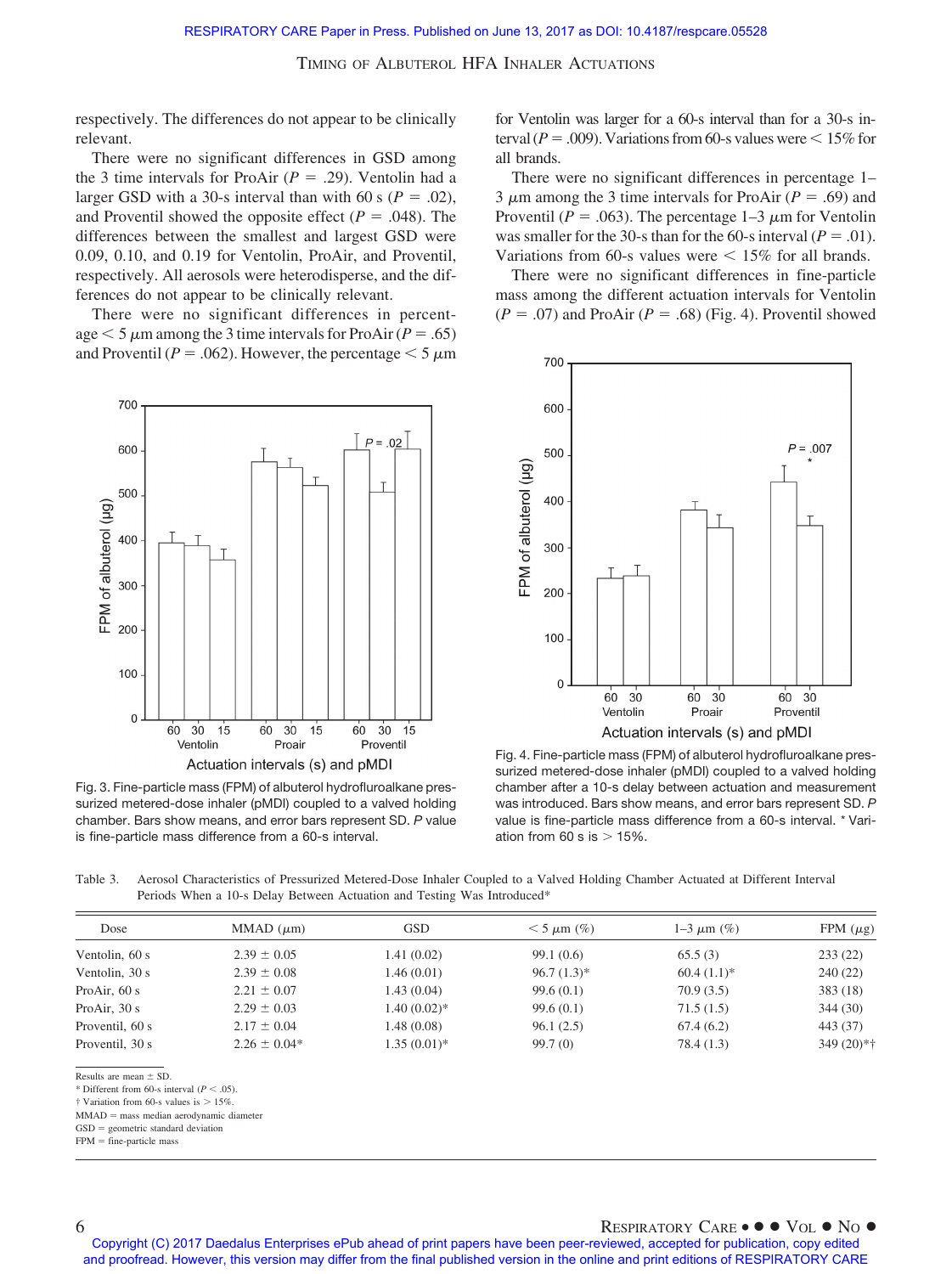a decrease of 21% in fine-particle mass for the 30 s  $(P = .007)$ . Variations from 60-s values for Ventolin and ProAir were  $\leq 15\%$ . Comparison of fine-particle mass among brands showed that Proventil was  $>$  ProAir  $>$  Ventolin at the 60-s interval ( $P \leq .03$ ). Comparison of fineparticle mass among brands showed that  $Proventil = ProAir$  $(P = .96)$  > Ventolin at the 30-s interval ( $P < .001$ ). The introduction of a 10-s delay resulted in a significant reduction in fine-particle mass for all brands (ProAir 34 –39%, Ventolin 39 – 42%, and Proventil 27–32%).

## **Discussion**

We compared the aerosol characteristics of 3 brands of albuterol sulfate HFA when the intervals between actuations were 60, 30, and 15 s, and the pMDI was operated alone, coupled to a valved holding chamber, and coupled with a valved holding chamber while introducing a 10-s delay between actuation and measurement. We found that, in general, there were either no differences or no clinically relevant differences in the aerosol characteristics of albuterol HFA and ProAir when used alone, with a valved holding chamber, and with a valved holding chamber with a 10-s delay. However, Proventil had changes in percentage  $\leq 5 \mu m$  (30 and 15 s), percentage 1–3  $\mu m$  (15 s), and fine-particle mass (30 s) when used alone and in fineparticle mass when used with a valved holding chamber with a 10-s delay. Proventil had the highest fine-particle mass, followed by ProAir. The latter appears to be the most stable of the different brands of albuterol HFA pMDI tested.

The aerosol characteristics of the pMDI alone of Ventolin and ProAir are similar to those reported by Mc-Cabe et al<sup>9</sup> They reported an MMAD/GSD/fine-particle dose (calculated as mass for percentage  $\leq 5 \mu m$ ) for Ventolin alone of 2.4  $\mu$ m/2.0/26  $\mu$ g, compared with our findings of 2.39  $\mu$ m/1.41/29.3  $\mu$ g. Similarly, they reported MMAD/GSD/fine-particle dose for ProAir alone of 2.3  $\mu$ m/1.6/53  $\mu$ g, and we measured 2.21  $\mu$ m/1.43/42.9  $\mu$ g.

Slator et al<sup>12</sup> compared the percentage of label claim of ProAir HFA coupled to several valved holding chambers, including one similar to the one we used. They evaluated several variables, including the effect of delay between actuation and inhalation. They reported that the emitted dose decreased by 20% when a 10-s delay between actuation and measurement was introduced. We also found a significant effect of the delay resulting in a 34 –39% decrease in fine-particle mass when compared with ProAir pMDI/valved holding chamber. The same phenomenon was seen for Ventolin (39–42%) and Proventil (27–32%). Our data are also consistent with the findings of Rau et al,<sup>13</sup> who compared fine-particle mass of Ventolin HFA used with several valved holding chambers, including one similar to the one we used. They reported that increasing the delay between actuation and inhalation from 2 to 5 s resulted in a 20% decrease in fine-particle mass. This has to be kept in mind when diagnostic studies, such as response to bronchodilators, are done.

Hautman et al<sup>7</sup> compared fine-particle mass of albuterol of the same inhalers we studied. They used intervals between actuations of 15, 30, 60, and 120 s and reported that fine-particle mass increased for ProAir alone and for Proventil and Ventolin with and without a valved holding chamber when interval time was increased from 15 to 120 s. Similarly, we found that the introduction of a delay resulted in a significant increase in fine-particle mass. The authors also reported that the use of a valved holding chamber results in an increase in fine-particle mass that is modest for ProAir but large for Ventolin and Proventil. Our data are consistent with their report. We speculate that the difference in magnitude seen between ProAir and the others is because its aerosol velocity is slower than the others.7,9 Hautman et al7 limited the particle size distribution analysis to fine-particle mass. Our study provides a more complete description of the aerosols and also introduces the effect of delay between actuation and measurement as novel data.

The clinical implications of our findings are severalfold. First, albuterol HFA pMDI either alone or with a valved holding chamber could be actuated with intervals  $\leq 60$  s without affecting the aerosol characteristics. This would allow an increase in productivity for the practitioner administering the aerosol. Second, the use of a small-volume valved holding chamber made of nonelectrostatic material could optimize drug delivery. Finally, delays between actuation and inhalation should be avoided because of the negative effect on fine-particle mass. These data cannot be extrapolated to add-on devices that require the removal of the canister from the plastic actuator to be used and/or other valved holding chambers (ie, different volume or made from nonconductive material).

One limitation of our study is that we did not use any mechanical system to introduce the delay between actuation and testing.12,13 Another potential limitation of this study is that breathing simulation was not coupled to the measurement of particle size.

### **Conclusions**

Decreasing the interval between actuations from 60 s to 30 and 15 s does not seem to affect the aerosol characteristics of ProAir and Ventolin. Although some changes were noticed for Proventil when decreasing the interval between actuations from 60 s to 30 and 15 s, the pMDI outperformed Ventolin that had the lowest fine-particle mass. Although the use of a valved holding chamber increased fine-particle mass, introduction of a 10-s delay between actuation and inhalation significantly reduced fine-particle mass.